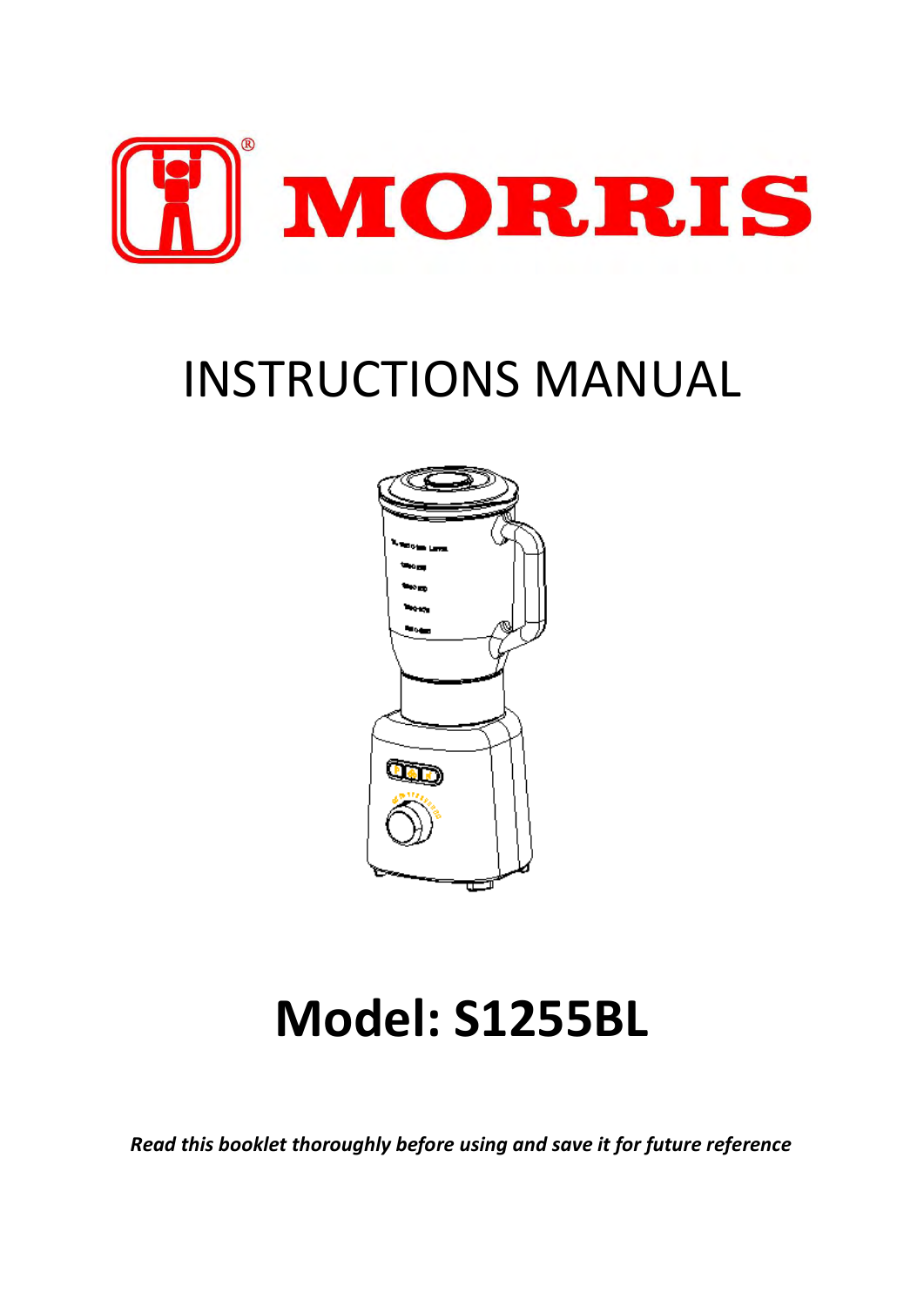### **IMPORTANT SAFEGUARDS**

When using the electrical appliance, the below basic safety precautions should be followed:

1. Read all instructions.

2. Before using check that the voltage power corresponds to the one shown on the appliance nameplate.

3. Do not let the cord hang over the edge of a table or counter.

4. Do not place on or near a hot gas or electric burner, or in a heated oven.

5. Do not operate any appliance with a damaged cord or plug or after the appliance malfunctions or has been damaged in any manner. Return the appliance to the nearest authorized service facility for examination, repair or adjustment.

6.If the supply cord is damaged, it must be replaced by the manufacturer or its service agent or a similarly qualified person in order to avoid hazard

7. Close supervision is necessary when any appliance is used by or near children.

8. Avoid contacting moving parts.

9. Blades are sharp, so handle carefully.

10. The use of any attachment, including jar, jar lid, not recommended or sold by the manufacturer may cause fire, electric shock or injury.

11. The appliance cannot be used for blending hard and dry substances, otherwise the blade could be blunted.

12. Unplug from the outlet when not in use, before putting on or taking off parts, and before cleaning.

13. To protect against risk of electrical shock do not put the motor unit or power cord in water or other liquid.

14. Do not use outdoors.

15. Keep hands and utensils out of the container while blending to reduce the risk of severe injury to persons or damage to the blender. A scraper may be used but must be used only when the blender is not running.

16. To reduce the risk of injury, never place cutter-assembly blades on the base without the jar properly attached.

17. Always operate the blender with the cover in place.

18. This appliance can be used by children aged from 8 years and above and persons with reduced physical, sensory or mental capabilities or lack of experience and knowledge if they have been given supervision or instruction concerning use of the appliance in a safe way and understand the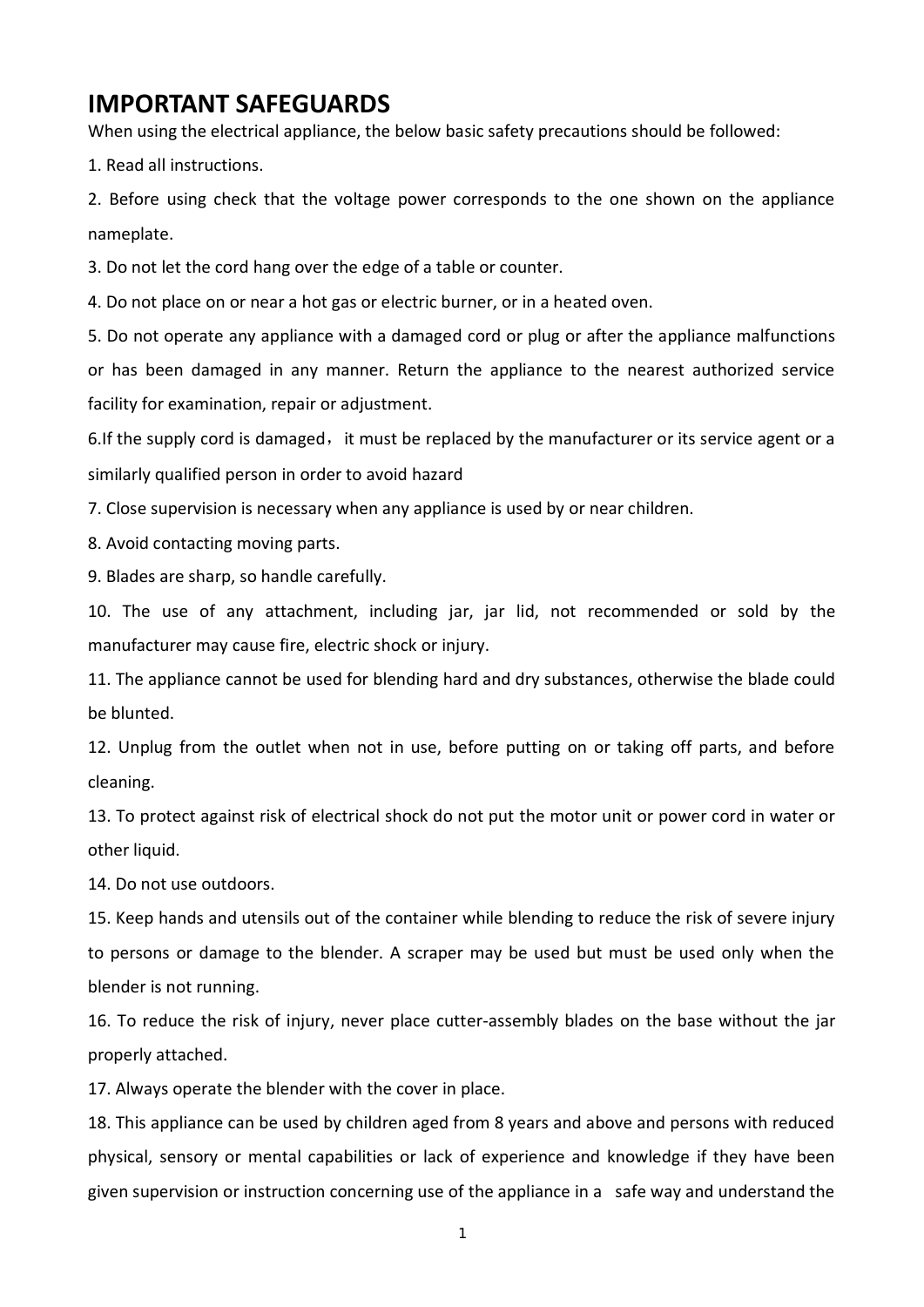hazards involved. Children shall not play with the appliance. Cleaning and user maintenance shall

not be made by children unless they are older than 8 and supervised.

- 19. Children should be supervised to ensure that they do not play with the appliance.
- 20. Warning: never use hot liquids or run the appliance empty.
- 21. Save these instructions.

## **FOR HOUSEHOLD USE ONLY!**

## **KNOWING YOUR BLENDER**

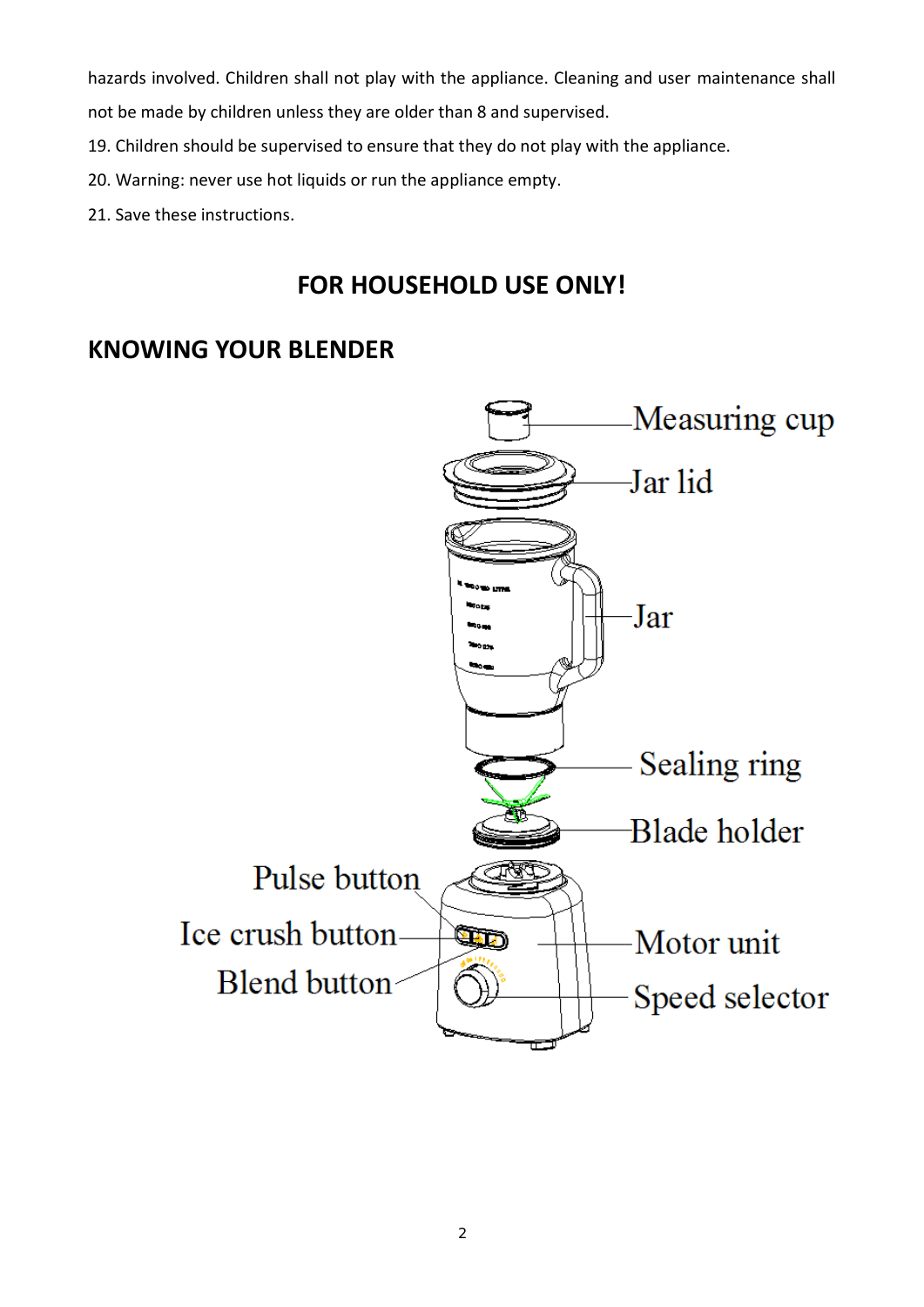## **FOR THE INITIAL USE**

1. Unpack the appliance and place all parts on a horizontal surface.

2. Immerse the jar, jar lid and measuring cup in warm soapy water, rinse and dry them thoroughly. Never immerse the motor unit in water to prevent the risk of electric shock.

**Caution:** Blades are sharp, please handle carefully.

3. Assembly instructions are described in detail in the following sections.

Before assembling the jar, make sure that the power cord is unplugged from the power outlet and the speed selector is at OFF position.

The blender jar is suitable for making mixtures with juice and pulp.

To attach the jar, firstly place the jar lid, ensure that it is placed tightly and properly onto the jar.

Then place the jar onto the motor unit properly.

**Note:** Make sure that the jar is placed properly.

#### **BLENDING FRUIT AND VEGETABLE**

1. Before assembling or attaching the power cord into the outlet, make sure the speed selector is at OFF position.

2. Peel or core the fruit or vegetables, cut into small cubes and put the pieces into the jar. Usually certain amount of water is also needed, to facilitate the smooth operation of the appliance. Proportion of food and water is 2:3. The amount of mixture should not exceed the max level as indicated on the jar.

#### **RECIPE**

| FOOD TYPE      | <b>SPEC</b>       | WEIGHT       | SPEED      |
|----------------|-------------------|--------------|------------|
| Carrot (apple, | Cut into          | Carrot: 600g | High speed |
| pear etc.)     | $15mm*15mm*15mmm$ | Water: 900g  |            |

**Note:** Never use boiling liquids or run the appliance empty.

3. Place the jar lid in position tightly. Connect the plug to the power outlet and turn the speed selector to ON position.

4. Turn the speed selector to adjust the speed. The speed selector is a stepless speed knob, the speed is gradually increased by turning clockwise.

5. You may add ingredients into the jar during operation, through the center opening of the lid, and then replace the measuring cup if necessary. You just need to press down the measuring cup directly to fix it tightly.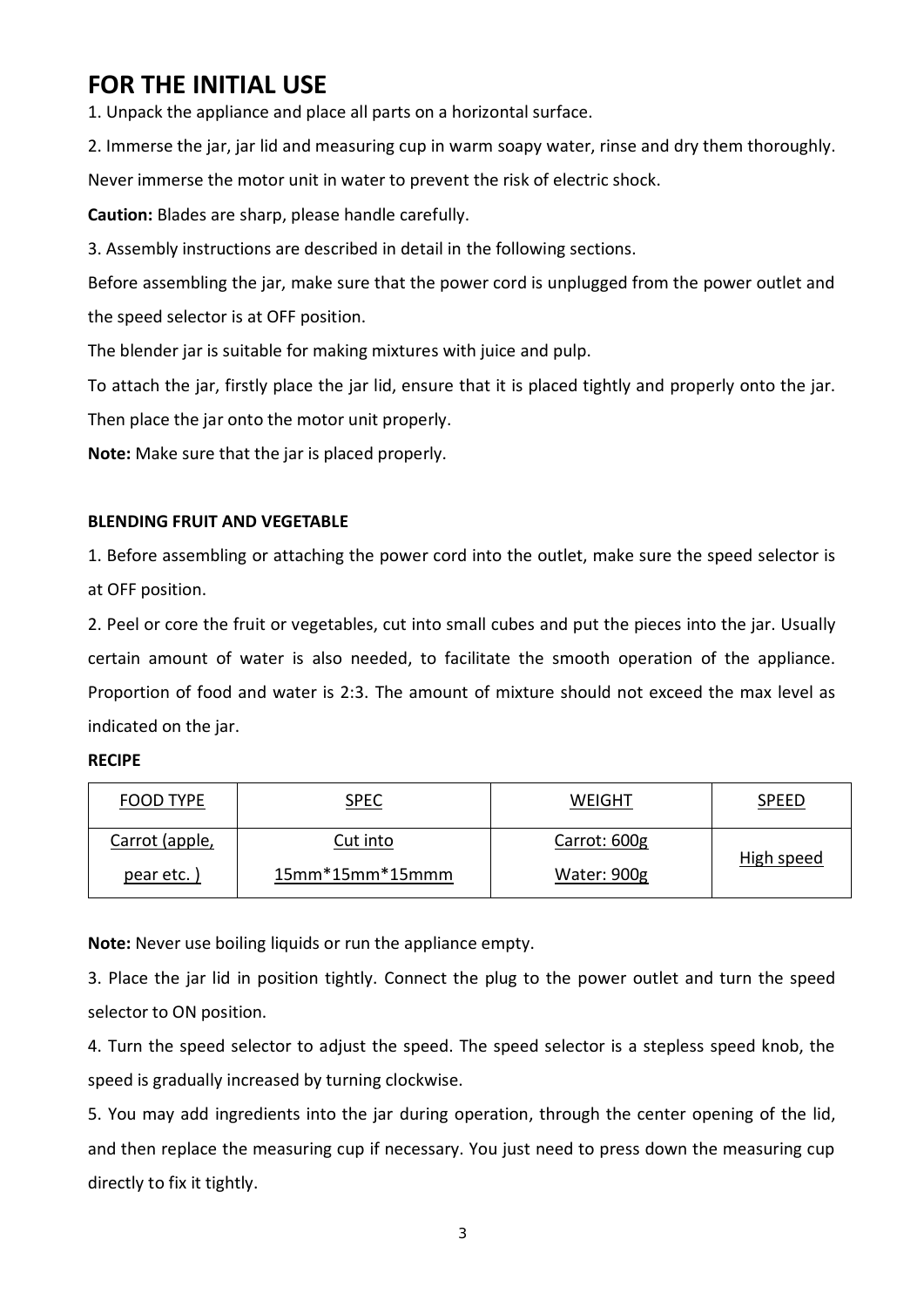6. The max operation time per cycle must not exceed 3 minutes. Minimum 3 minutes rest time must be maintained between continuous two cycles.

7. Turn the Speed control knob to OFF position once the mixture has been blended to your desired consistency.

8. Remove the jar from the motor unit, carefully take off the jar lid, then pour and serve.

#### **FUNCTION BUTTONS**

When the speed selector is at ON position, you can use the following three function buttons:

Pulse button: you can press and hold it if you want to accelerate the process of blending.

Ice crush button: if there is ice in your ingredient, you can press it to process food. The unit will operate at MAX speed and stop automatically after finishing.

Blend button: the unit will operate at MAX speed for 60s, then stop automatically.

#### **CLEANING AND MAINTENANCE**

The Auto Clean feature can clean the blender and blade assembly easily and rapidly in complete safety.

-After use, reassemble the jar and pour a little warm water into it and turn the speed selector to Pulse position for a few seconds to remove the residual food.

-After stopping, remove the jar from the motor unit and rinse the jar under running water.

-Wipe the outer surface of the motor unit with a damp cloth, do not use abrasive cleansers. Never immerse in water or other solution for cleaning.

-Dry all parts and then reinstall them.

**Warning:** Do not use abrasive cleaners. Never immerse in water for cleaning.

**Note:** The blade is very sharp, handle carefully when clean.